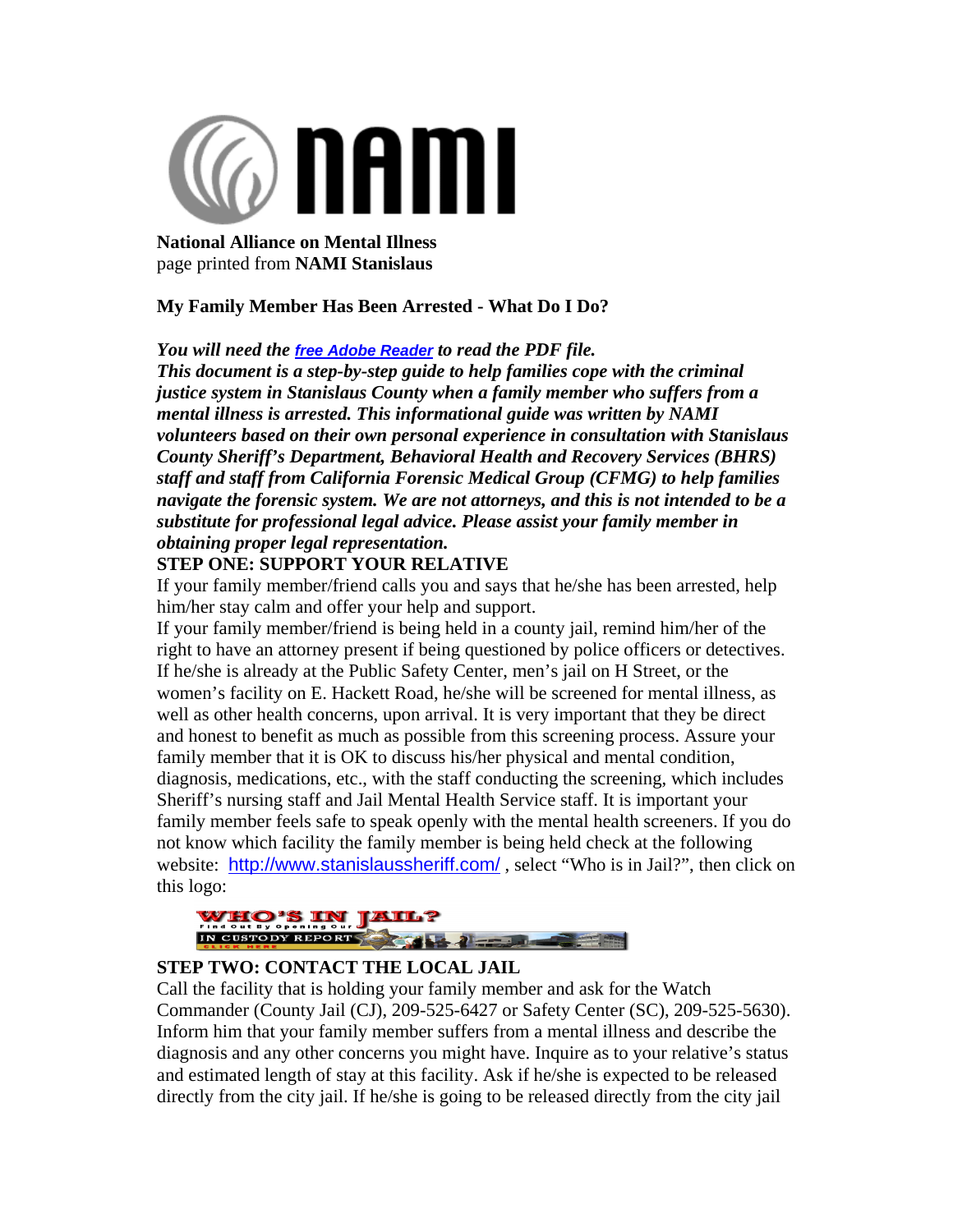(this sometimes occurs for minor offenses), ask for the time and place so you can be there to pick them up. If your relative is severely ill, ask if the city police could take him/her to a psychiatric hospital for a "5150" involuntary three-day hold for treatment and evaluation.

If your relative is not going to be released directly from the county jail, ask that he/she be transferred as quickly as possible to the Public Safety Center (PSC). Be sure to get the following information:

The expected date and time of departure to the Public Safety Center; the court arraignment date and address.

Medication will probably not be accessible until your relative arrives at the PSC, but you might inquire if the holding facility can obtain needed medication.

# **STEP THREE: COUNTY JAIL INFORMATION**

Upon arrival at the Safety Center. Inquire as to your family member's location (tower, floor and pod number) and, most importantly, his/her booking number. Female inmates are detained at the women's facility onE. Hackett Road. NOTE: This information is also available on the internet at

http://www.stanislaussheriff.com/, select "Who is in Jail?", then click on this logo:



Court dates for the current week are posted at

http://www.stanct.org/CourtCalendar.aspx. Note this information for future reference.

TIP: Inmates are sometimes booked in with/without middle name. If you are unable to locate him/her, try any names your relative has used.

Use the links on the http://www.stanislaussheriff.com/ web page to access visiting hours, inmate visitor request form, visiting rules, and frequently asked questions. TIP: When visiting Public Safety Center, always bring a few quarters for a locker to store your personal belongings while you visit your family member. **Photo ID is also required.**

**STEP FOUR: SEND A FAX**

Click on the **Inmate Medication Information Form**, English Version or Spanish Version (available soon) on this web page. Print, complete, and fax as instructed below.

If this form is not available:

Immediately prepare a fax requesting that your relative be screened for placement in the mental health unit. Begin this fax with your relative's:

Full legal name

Date of birth

Booking number

Location

The following information should be included in the body of the fax:

His/her diagnosis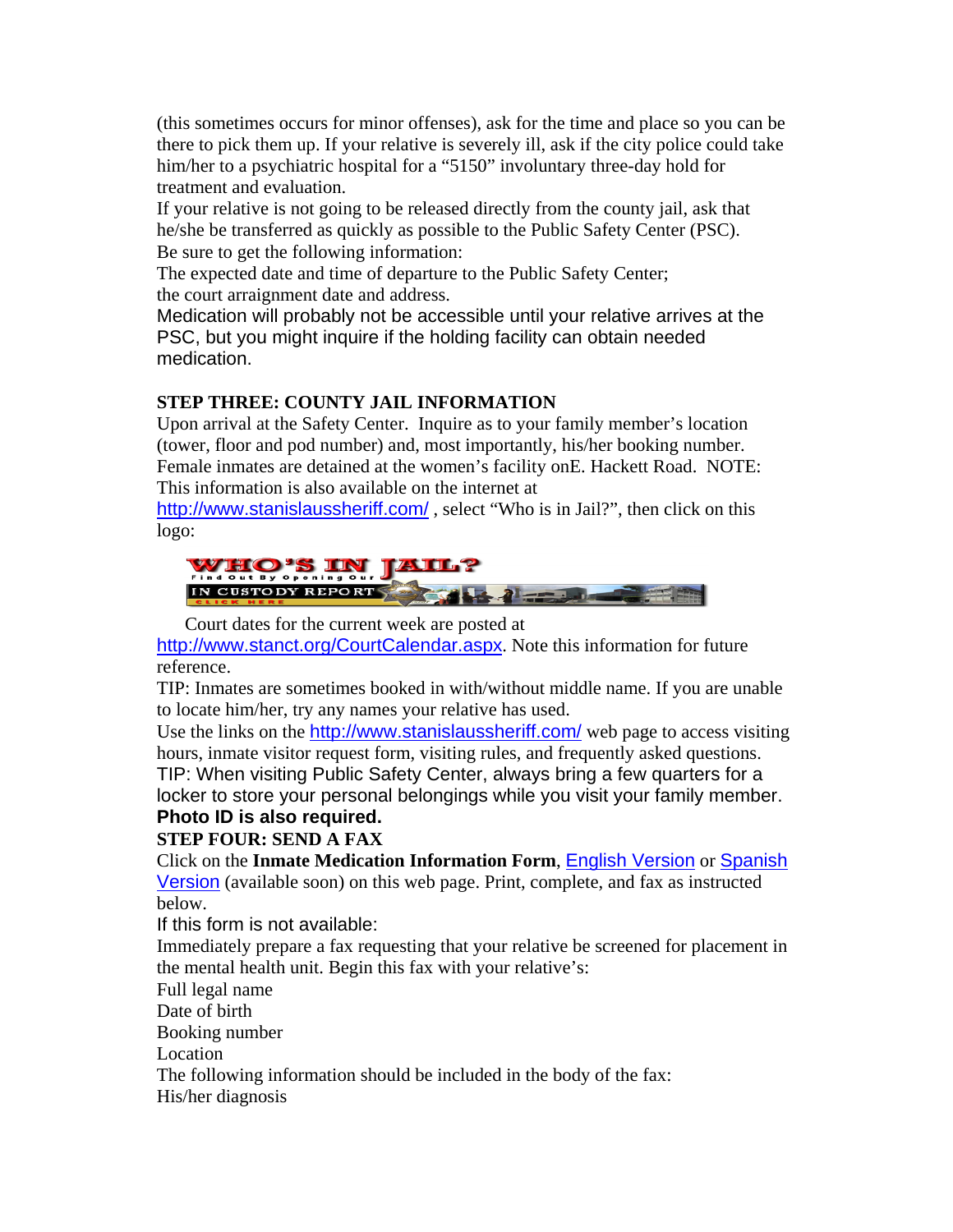His/her psychiatrist's name, phone number, and address

The medications that are prescribed for your family member with the name(s), dosage, and time of day to be administered (**NOTE:** family member must voluntarily take medications – they will not be forced to take them) Whether a particular medication has proven to be ineffective or has dangerous and/or uncomfortable side effects

Any history of suicide attempts/threats or other violent intentions in the recent past. Briefly describe the events and when they occurred.

Any other urgent medical conditions that might require immediate attention, such as diabetes, high blood pressure, seizures, heart problems, etc., and medications currently prescribed for those conditions. Include his/her medical doctor's name, address, and phone number for verification purposes. The medical information you provide is tremendously valuable in making an assessment and will help the mental health staff select the best treatment for your relative. There is a clear preference for maintaining effective current treatment. However, the Jail Mental Health staff must conduct its own assessment of your relative's condition and may not necessarily prescribe exactly the same medications.

**IMPORTANT**: Do **NOT** address any impending charges against your family member in this fax. **Medical information only!**

Keep a copy of this fax for future reference. If your family member is transferred to a different facility, you will need to fax this information again.

On the cover page, indicate whether your relative has provided you with a written confidentiality waiver. If your relative has not previously done so, ask that he/she be asked to sign one while in jail. The Jail Mental Health staff is prohibited by law from giving anyone information about a client's status unless they have the client's consent, but the staff can receive information from relatives or friends without the client's consent.

Once your relative has been booked, fax the document described in Step Four to the number below. Faxes can be sent 24 hours a day, seven days a week. The same fax number is used for both the Safety Center and jail.

Public Safety Center

Fax for men and women: **209-525-5623** (209-525-5622 -Office)

#### **Medical Services (209-525-4411)**

Men's Fax: 209-525-6495

Women's Fax: 209-525-5673

If you are sending both mental health and medical information, you must fax the information to the Jail Mental Health Service number and the Sheriff's number.

## **STEP FIVE: MENTAL HEALTH COURT PROGRAM**

The Mental Health Court Program is a specialty program for a small number of individuals who qualify.

For more information call the Mental Health Court Program of the Stanislaus County Department of Mental Health 209-558-4420 during regular business hours.

The client's attorney or public defender usually makes the referral, and sometimes the judge. However anyone can make a referral to the Mental Health Court team. Remember criteria must be met and confidentiality may apply; information is protected.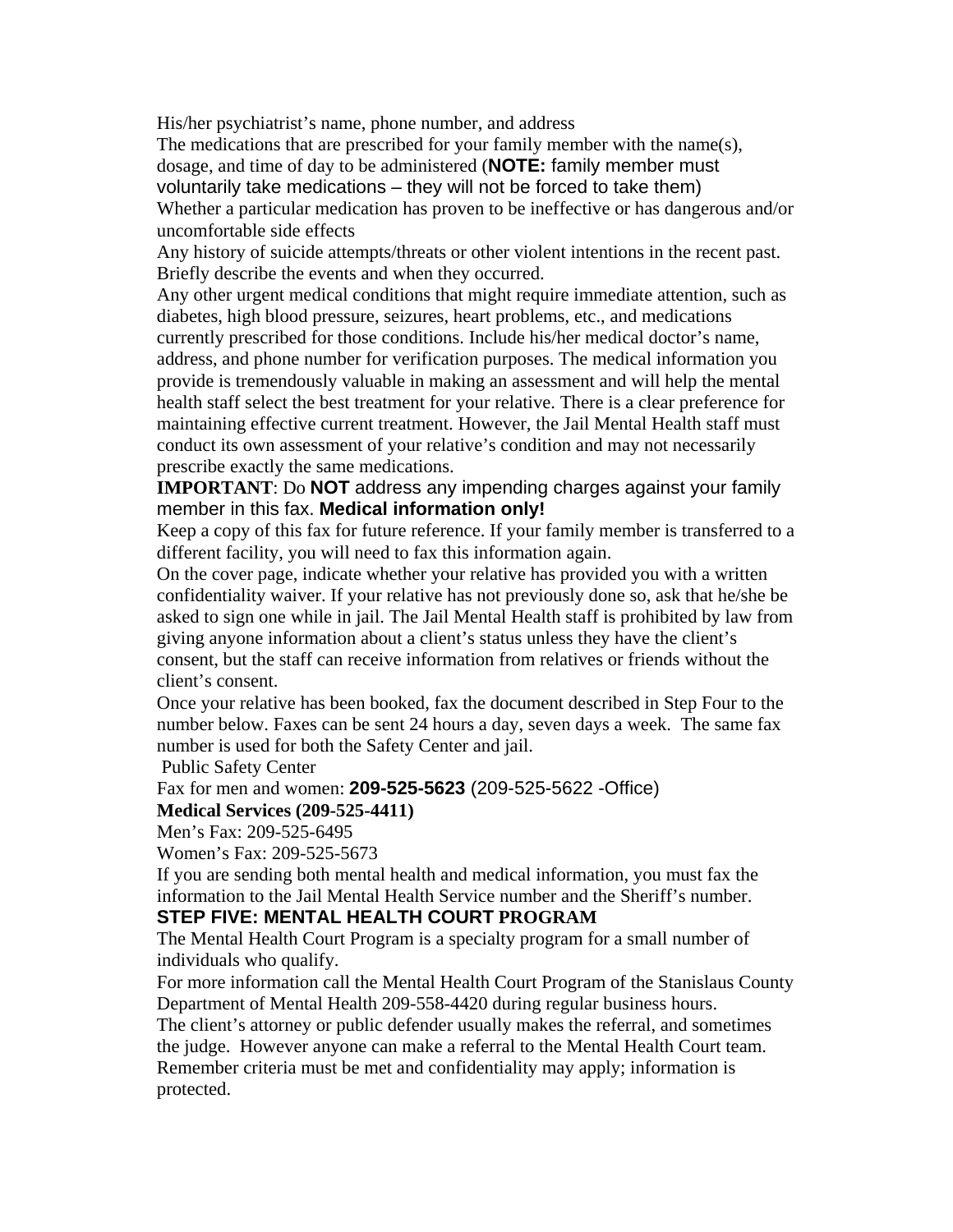If your relative has a private attorney, contact him/her and ask that your relative be referred. If your relative does not have an attorney, a public defender will be assigned at the arraignment, and you can ask the public defender to refer the case. Keep in mind that certain criteria must be met and many cases do not fit the established criteria for Mental Health Court.

## **STEP SIX: FAMILY, PEER, AND PATIENTS' RIGHTS ADVOCATES**

If you have any difficulty with this process, call the Behavioral Health and Recovery Family Advocate, John Black, at 209-525-7368; the Peer Recovery Advocate, Tim White, at 209-525-7369; or Patients' Rights, Teresa Alvarez at 209-525-7423 during regular business hours.

Don't forget to provide your family member's name, location, and booking number. **STEP SEVEN: DECIDING ON LEGAL REPRESENTATION**

Your family member may want to retain a private attorney or use the Public Defenders Office. A public defender will be assigned at arraignment if your relative does not have or cannot afford a private attorney. Do not be afraid to use a public defender. Public defenders often have knowledge of the system as it pertains to those who need mental health services.

If your family member decides to retain a private attorney, be sure to select one that is well versed in helping people with mental illness and understands how to access the treatment facilities and mental health services that are available.

#### **IMPORTANT CONSIDERATIONS**

**Bail:** Think carefully about posting bail for your family member. No one wants a loved one to remain incarcerated for any length of time. It is an unpleasant experience for them as well as the family. However, you must ask yourself the following question. Will your family member be able to comply with the terms of the bail and appear in court when required? Also, as hard as it may seem, jail may be a safer place for a person with severe mental illness who is in crisis rather than having your loved one wander the streets with no help at all. At least in jail they will be fed, will have shelter, and be given access to medication if they will take them voluntarily.

Working with an attorney: Call the Public Defender's office at the court where the case is being heard and ask for the name and phone number of the attorney who will be handling the case. It is more likely the attorney will be at his or her desk in the morning between 8:00-8:30 a.m. before court begins or later in the afternoon after 3:30 p.m. If you do not reach the attorney, be sure to leave a message requesting a return call with your name, phone number, your family member's name and, if possible, the case number and court date. Due to the attorney-client confidentiality requirement, there will be information the attorney may not be able to share with you. Remember, it is your family member, not you, who is the attorney's client.

Inform the attorney of your family member's condition and any information that may be beneficial to the case. Provide the attorney with an extensive medical/psychiatric/social/educational history of your family member in writing. Include hospitalization, diagnosis information, medication treatment, and the contact information of those doctors/clinicians and of facilities that